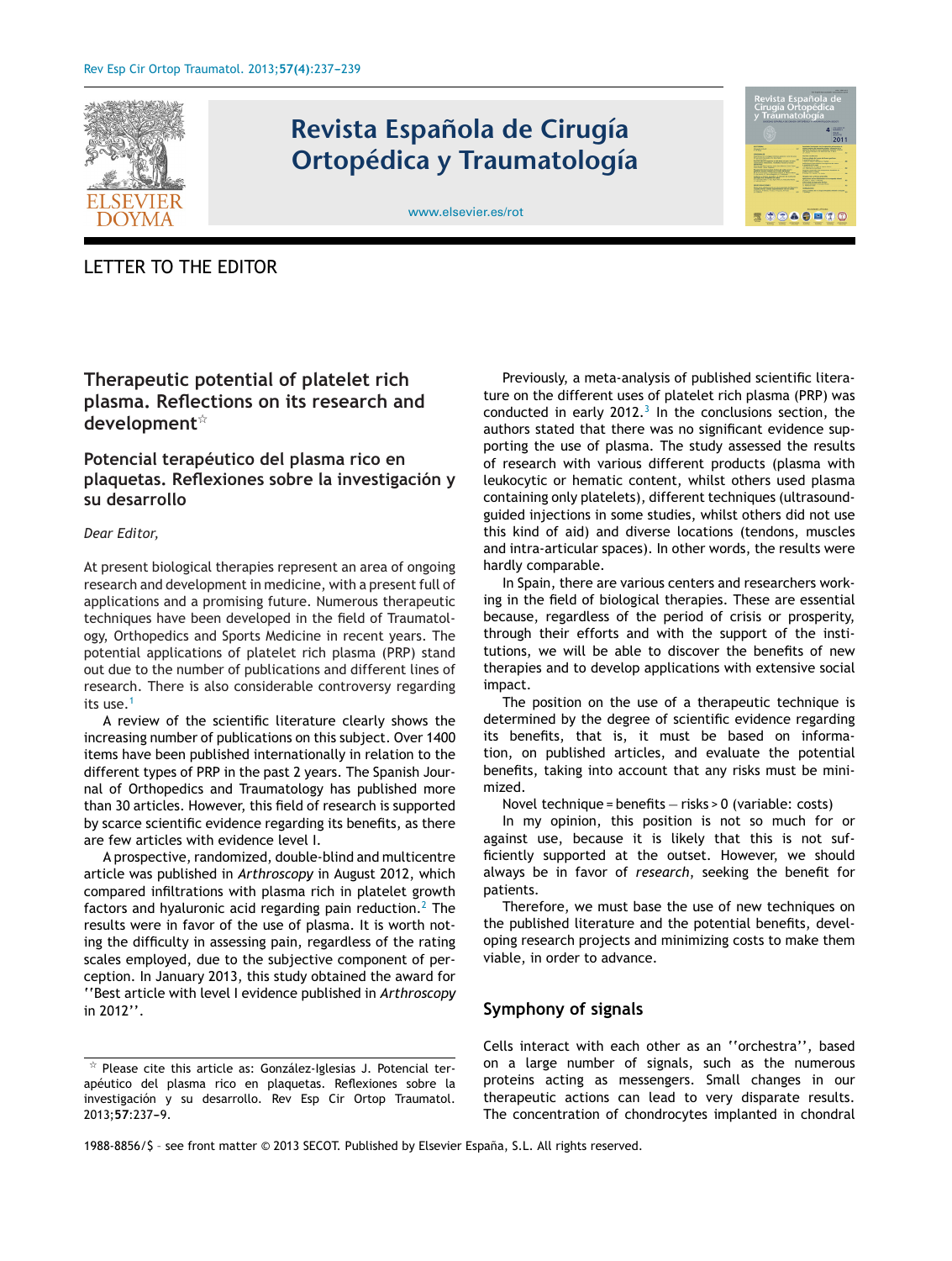<span id="page-1-0"></span>lesions or the regularization of mechanical stimuli may influence the clinical outcomes of our interventions. It is essential to investigate the underlying biological prin-ciples at a cellular and molecular level<sup>[4](#page-2-0)</sup> and thus be able to develop new therapeutic tools for processes such as inflammatory and degenerative cartilage diseases.

#### **Difficulties**

At present, there is an excess of indications to be determined. The same set of signals are used for an acute muscle injury (fibrillary injury) and a chronic injury (predominance of fibrosis and cysts). The same signals are used at different times, when muscle repair has a clear temporal pattern (different molecules are predominant at different times). The number of infiltrations into a muscle tear is also variable. If, following a second infiltration, we observe scarce improvement during the third week of recovery, why continue with a third infiltration? If there is no favorable initial evolution, the process is likely to continue its natural course.

The specific benefits may cause conflicts of interest and produce biases in studies or highlight differences with scarce statistical significance in favor of or against a particular technique.

The difficulty in comparing studies is characteristic of many novel biological therapies. Homogenizing the type of products, doses, techniques and application times requires considerable research. How can we compare the results of a study where PRP is applied in a tendon with those of another study applying plasma with different cell lines, that is, with different biological signals? Let us maintain the perspective. We do not even know the different protein concentrates being introduced in the lesion. These are not previously analyzed and these concentrations can vary greatly from one person to another, and even within the same person at different times.

## **Controversy**

In November 2009, Nin et al. published an article in *Arthroscopy* evaluating the use of PRP on autogenous grafts used in anterior cruciate ligament reconstruction.<sup>[5](#page-2-0)</sup> In the conclusions, they did not indicate any clinical or biomechanical variations from the use of PRP with the methodology employed. They emphasized the need for further clinical studies to show the effectiveness of PRP in this type of surgery. The article led to an interesting exchange of views in June 2010 in the same journal (Letters to the Editor), which reviewed important issues such as the process of obtaining PRP and the protocol for application of plasma during surgery, highlighting the need for prospective, randomized, double-blind studies with level I evidence.

## **Present and future**

This is a constantly evolving field and one where recent studies conducted in our country have had considerable

international impact. Patients come to us with questions that arise after news items related to biological therapies appear in the press and on television. Our duty is to *know the different therapeutic possibilities*, to seek and analyze the articles with *the highest level of scientific evidence*, and to use the treatments which can offer the greatest benefit for our patients.

We must encourage and develop research, from the laboratory to clinical practice, and legislation plays a major role in this regard. The next law which considers plasma rich in platelet growth factors as a *special medication* must help to regulate its use and to compare different studies.

In coming years, research lines which achieve greater development will be those where *combination therapies* are prominent, going from the repair of tissues to their regeneration. The use of biological signals, such as platelet growth factors, along with the culture of different cell lines, will lead to significant advances with a great impact on the quality of life of our patients.

#### **Level of evidence**

Level of evidence v.

## **Ethical responsibilities**

**Protection of people and animals.** The authors declare that this investigation did not require experiments on humans or animals.

**Confidentiality of data.** The authors declare that this work does not reflect any patient data.

**Right to privacy and informed consent.** The authors declare that this work does not reflect any patient data.

## **Conflict of interests**

The authors have no conflict of interests to declare.

## **References**

- 1. [Nguyen](http://refhub.elsevier.com/S1988-8856(13)00051-5/sbref0005) [RT,](http://refhub.elsevier.com/S1988-8856(13)00051-5/sbref0005) [Borg-Stein](http://refhub.elsevier.com/S1988-8856(13)00051-5/sbref0005) [J,](http://refhub.elsevier.com/S1988-8856(13)00051-5/sbref0005) [Mclnnis](http://refhub.elsevier.com/S1988-8856(13)00051-5/sbref0005) [K.](http://refhub.elsevier.com/S1988-8856(13)00051-5/sbref0005) [Applications](http://refhub.elsevier.com/S1988-8856(13)00051-5/sbref0005) [of](http://refhub.elsevier.com/S1988-8856(13)00051-5/sbref0005) [platelet](http://refhub.elsevier.com/S1988-8856(13)00051-5/sbref0005)[rich](http://refhub.elsevier.com/S1988-8856(13)00051-5/sbref0005) [plasma](http://refhub.elsevier.com/S1988-8856(13)00051-5/sbref0005) [in](http://refhub.elsevier.com/S1988-8856(13)00051-5/sbref0005) [musculoskeletal](http://refhub.elsevier.com/S1988-8856(13)00051-5/sbref0005) [and](http://refhub.elsevier.com/S1988-8856(13)00051-5/sbref0005) [spots](http://refhub.elsevier.com/S1988-8856(13)00051-5/sbref0005) [medicine:](http://refhub.elsevier.com/S1988-8856(13)00051-5/sbref0005) [An](http://refhub.elsevier.com/S1988-8856(13)00051-5/sbref0005) [evidence-based](http://refhub.elsevier.com/S1988-8856(13)00051-5/sbref0005) [approach.](http://refhub.elsevier.com/S1988-8856(13)00051-5/sbref0005) [Am](http://refhub.elsevier.com/S1988-8856(13)00051-5/sbref0005) [Acad](http://refhub.elsevier.com/S1988-8856(13)00051-5/sbref0005) [Phys](http://refhub.elsevier.com/S1988-8856(13)00051-5/sbref0005) [Med](http://refhub.elsevier.com/S1988-8856(13)00051-5/sbref0005) [Rehabil.](http://refhub.elsevier.com/S1988-8856(13)00051-5/sbref0005) [2011;3:](http://refhub.elsevier.com/S1988-8856(13)00051-5/sbref0005)  $226 - 50.$
- 2. [Sánchez](http://refhub.elsevier.com/S1988-8856(13)00051-5/sbref0010) [M,](http://refhub.elsevier.com/S1988-8856(13)00051-5/sbref0010) [Fiz](http://refhub.elsevier.com/S1988-8856(13)00051-5/sbref0010) [N,](http://refhub.elsevier.com/S1988-8856(13)00051-5/sbref0010) [Azofra](http://refhub.elsevier.com/S1988-8856(13)00051-5/sbref0010) [J,](http://refhub.elsevier.com/S1988-8856(13)00051-5/sbref0010) [Usabiaga](http://refhub.elsevier.com/S1988-8856(13)00051-5/sbref0010) [J,](http://refhub.elsevier.com/S1988-8856(13)00051-5/sbref0010) [Aduriz](http://refhub.elsevier.com/S1988-8856(13)00051-5/sbref0010) [Recalde](http://refhub.elsevier.com/S1988-8856(13)00051-5/sbref0010) [E,](http://refhub.elsevier.com/S1988-8856(13)00051-5/sbref0010) [Garcia](http://refhub.elsevier.com/S1988-8856(13)00051-5/sbref0010) [Gutierrez](http://refhub.elsevier.com/S1988-8856(13)00051-5/sbref0010) [A,](http://refhub.elsevier.com/S1988-8856(13)00051-5/sbref0010) [et](http://refhub.elsevier.com/S1988-8856(13)00051-5/sbref0010) [al.](http://refhub.elsevier.com/S1988-8856(13)00051-5/sbref0010) [A](http://refhub.elsevier.com/S1988-8856(13)00051-5/sbref0010) [randomized](http://refhub.elsevier.com/S1988-8856(13)00051-5/sbref0010) [clinical](http://refhub.elsevier.com/S1988-8856(13)00051-5/sbref0010) [trial](http://refhub.elsevier.com/S1988-8856(13)00051-5/sbref0010) [evaluating](http://refhub.elsevier.com/S1988-8856(13)00051-5/sbref0010) [plasma](http://refhub.elsevier.com/S1988-8856(13)00051-5/sbref0010) [rich](http://refhub.elsevier.com/S1988-8856(13)00051-5/sbref0010) [in](http://refhub.elsevier.com/S1988-8856(13)00051-5/sbref0010) [growth](http://refhub.elsevier.com/S1988-8856(13)00051-5/sbref0010) [factors](http://refhub.elsevier.com/S1988-8856(13)00051-5/sbref0010) [\(PRGF-Endoret\)](http://refhub.elsevier.com/S1988-8856(13)00051-5/sbref0010) [Versus](http://refhub.elsevier.com/S1988-8856(13)00051-5/sbref0010) [hyaluronic](http://refhub.elsevier.com/S1988-8856(13)00051-5/sbref0010) [acid](http://refhub.elsevier.com/S1988-8856(13)00051-5/sbref0010) [in](http://refhub.elsevier.com/S1988-8856(13)00051-5/sbref0010) [the](http://refhub.elsevier.com/S1988-8856(13)00051-5/sbref0010) [short-term](http://refhub.elsevier.com/S1988-8856(13)00051-5/sbref0010) [treatment](http://refhub.elsevier.com/S1988-8856(13)00051-5/sbref0010) [of](http://refhub.elsevier.com/S1988-8856(13)00051-5/sbref0010) [symptomatic](http://refhub.elsevier.com/S1988-8856(13)00051-5/sbref0010) [knee](http://refhub.elsevier.com/S1988-8856(13)00051-5/sbref0010) [osteoartritis.](http://refhub.elsevier.com/S1988-8856(13)00051-5/sbref0010) [Arthroscopy.](http://refhub.elsevier.com/S1988-8856(13)00051-5/sbref0010) 2012;28:1070-8.
- 3. [Sheth](http://refhub.elsevier.com/S1988-8856(13)00051-5/sbref0015) [U,](http://refhub.elsevier.com/S1988-8856(13)00051-5/sbref0015) [Simunovic](http://refhub.elsevier.com/S1988-8856(13)00051-5/sbref0015) [N,](http://refhub.elsevier.com/S1988-8856(13)00051-5/sbref0015) [Klein](http://refhub.elsevier.com/S1988-8856(13)00051-5/sbref0015) [G,](http://refhub.elsevier.com/S1988-8856(13)00051-5/sbref0015) [Fu](http://refhub.elsevier.com/S1988-8856(13)00051-5/sbref0015) [F,](http://refhub.elsevier.com/S1988-8856(13)00051-5/sbref0015) [Einhorn](http://refhub.elsevier.com/S1988-8856(13)00051-5/sbref0015) [TA,](http://refhub.elsevier.com/S1988-8856(13)00051-5/sbref0015) [Schemitsch](http://refhub.elsevier.com/S1988-8856(13)00051-5/sbref0015) [E,](http://refhub.elsevier.com/S1988-8856(13)00051-5/sbref0015) [et](http://refhub.elsevier.com/S1988-8856(13)00051-5/sbref0015) [al.](http://refhub.elsevier.com/S1988-8856(13)00051-5/sbref0015) [Efficacy](http://refhub.elsevier.com/S1988-8856(13)00051-5/sbref0015) [of](http://refhub.elsevier.com/S1988-8856(13)00051-5/sbref0015) [autologous](http://refhub.elsevier.com/S1988-8856(13)00051-5/sbref0015) [platelet-rich](http://refhub.elsevier.com/S1988-8856(13)00051-5/sbref0015) [plasma](http://refhub.elsevier.com/S1988-8856(13)00051-5/sbref0015) [use](http://refhub.elsevier.com/S1988-8856(13)00051-5/sbref0015) [for](http://refhub.elsevier.com/S1988-8856(13)00051-5/sbref0015) [orthopaedic](http://refhub.elsevier.com/S1988-8856(13)00051-5/sbref0015) [indications:](http://refhub.elsevier.com/S1988-8856(13)00051-5/sbref0015) [A](http://refhub.elsevier.com/S1988-8856(13)00051-5/sbref0015) [meta-analysis.](http://refhub.elsevier.com/S1988-8856(13)00051-5/sbref0015) [J](http://refhub.elsevier.com/S1988-8856(13)00051-5/sbref0015) [Bone](http://refhub.elsevier.com/S1988-8856(13)00051-5/sbref0015) [Joint](http://refhub.elsevier.com/S1988-8856(13)00051-5/sbref0015) [Surg.](http://refhub.elsevier.com/S1988-8856(13)00051-5/sbref0015) 2012;94:298-307.